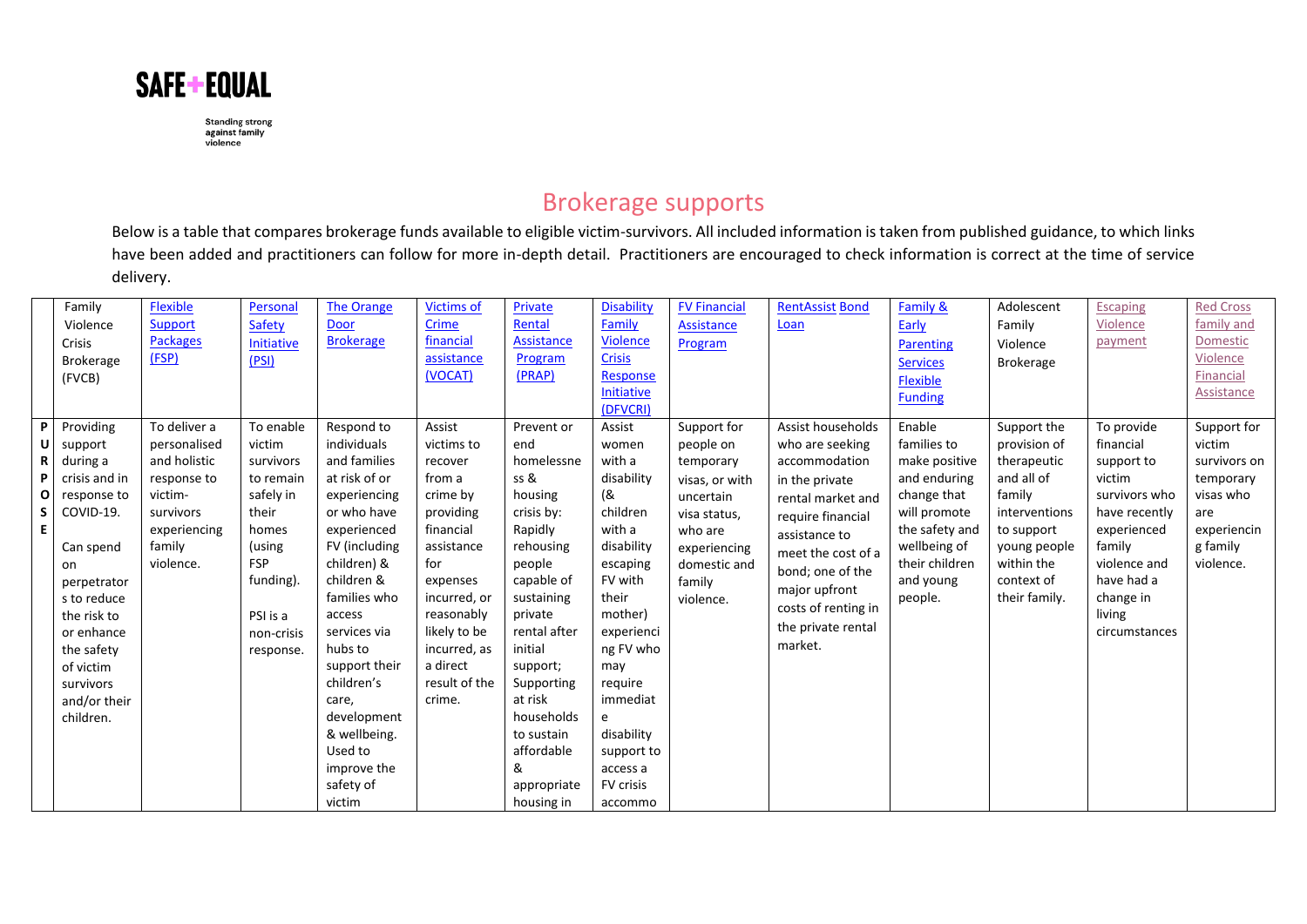

|  |  | survivors -   | the private     | dation                            |  |  |  |
|--|--|---------------|-----------------|-----------------------------------|--|--|--|
|  |  | can include   | rental          | response                          |  |  |  |
|  |  | use by        | market;         | while                             |  |  |  |
|  |  | perpetrators. | Assisting       | exploring                         |  |  |  |
|  |  |               | people who      | longer                            |  |  |  |
|  |  |               | currently       | term                              |  |  |  |
|  |  |               | live in crisis, | housing &                         |  |  |  |
|  |  |               | transitional    | support                           |  |  |  |
|  |  |               | or social       | options or                        |  |  |  |
|  |  |               | housing to      | require                           |  |  |  |
|  |  |               | become          | immediat                          |  |  |  |
|  |  |               | independen      | $\mathsf{e}% _{t}\left( t\right)$ |  |  |  |
|  |  |               | t in the        | disability                        |  |  |  |
|  |  |               | private         | support to                        |  |  |  |
|  |  |               | rental          | remain                            |  |  |  |
|  |  |               | market.         | safe in the                       |  |  |  |
|  |  |               |                 | home or                           |  |  |  |
|  |  |               |                 | communit                          |  |  |  |
|  |  |               |                 | y. Where                          |  |  |  |
|  |  |               |                 | costs are                         |  |  |  |
|  |  |               |                 | related                           |  |  |  |
|  |  |               |                 | specificall                       |  |  |  |
|  |  |               |                 | y to FV                           |  |  |  |
|  |  |               |                 | they will                         |  |  |  |
|  |  |               |                 | be met by                         |  |  |  |
|  |  |               |                 | the FV                            |  |  |  |
|  |  |               |                 | sector. If                        |  |  |  |
|  |  |               |                 | costs are                         |  |  |  |
|  |  |               |                 | specific to                       |  |  |  |
|  |  |               |                 | disability                        |  |  |  |
|  |  |               |                 | support                           |  |  |  |
|  |  |               |                 | requireme                         |  |  |  |
|  |  |               |                 | nts during                        |  |  |  |
|  |  |               |                 | Family                            |  |  |  |
|  |  |               |                 | Violence                          |  |  |  |
|  |  |               |                 | crisis they                       |  |  |  |
|  |  |               |                 |                                   |  |  |  |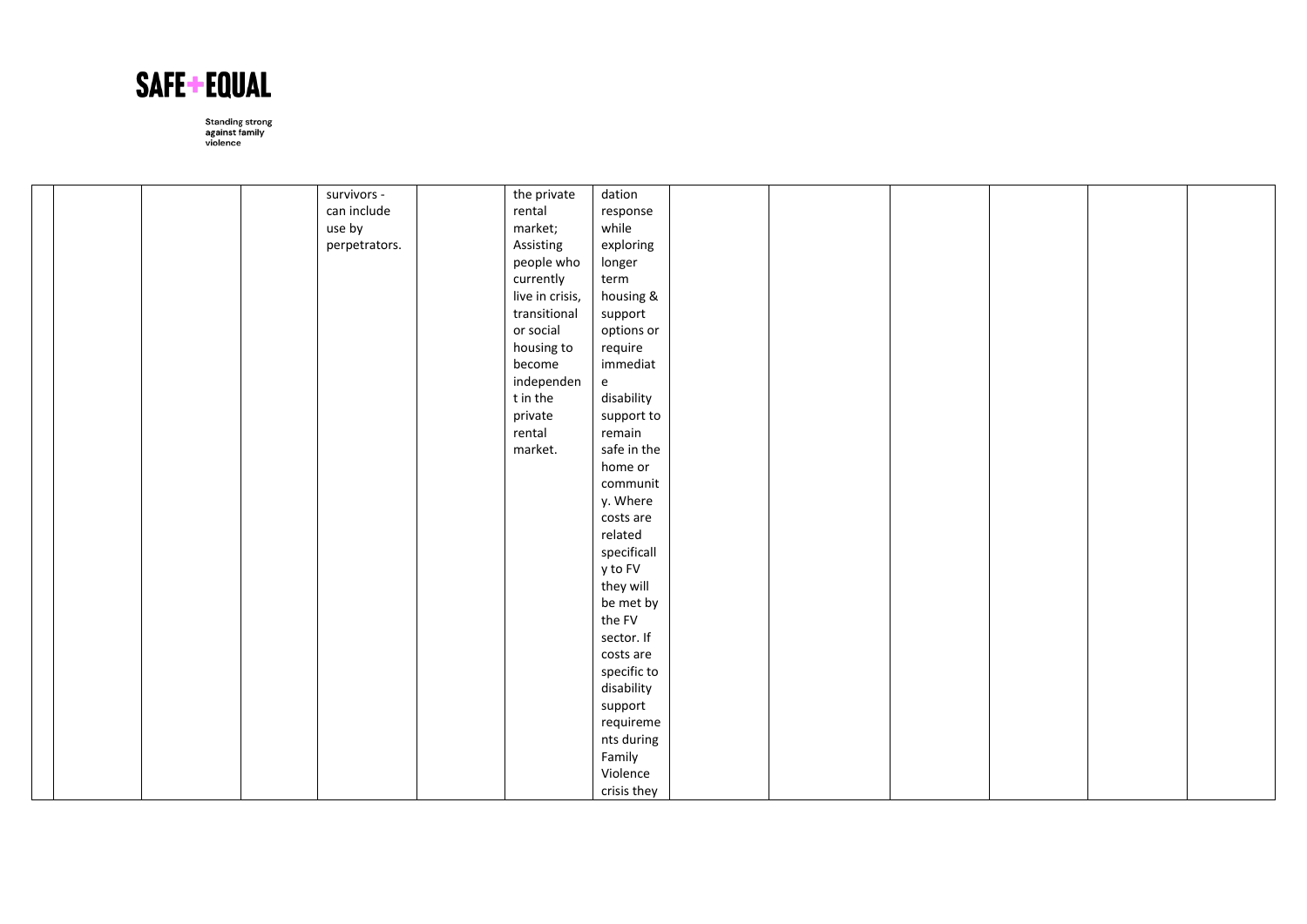

|             |                                                                                                                                                                                                                                                                                           |                                                                                                                                                                                                                                                                                                                                               |                                                                                                                                                                                                                                                                             |                                                                                                                                                                                       |                                                                                                                                                                                                                                                                                                                     |                                                                                                                                                                                                                                                                                                     | will be<br>considere<br>d under<br>DFVCRI.<br>Secondary<br>consultati<br>on is also<br>available<br>through<br>the<br>initiative.                                                                                                                                          |                                                                                                                                                                                                                                          |                                                                                                                                                                                                                                                                                                                                                                                                                                                 |                                                                                                                              |                                                                                                                                                                                                                                                                                                 |                                                                                                                                                                                                                                                                                                                                                                       |                                                                                                                                                                      |
|-------------|-------------------------------------------------------------------------------------------------------------------------------------------------------------------------------------------------------------------------------------------------------------------------------------------|-----------------------------------------------------------------------------------------------------------------------------------------------------------------------------------------------------------------------------------------------------------------------------------------------------------------------------------------------|-----------------------------------------------------------------------------------------------------------------------------------------------------------------------------------------------------------------------------------------------------------------------------|---------------------------------------------------------------------------------------------------------------------------------------------------------------------------------------|---------------------------------------------------------------------------------------------------------------------------------------------------------------------------------------------------------------------------------------------------------------------------------------------------------------------|-----------------------------------------------------------------------------------------------------------------------------------------------------------------------------------------------------------------------------------------------------------------------------------------------------|----------------------------------------------------------------------------------------------------------------------------------------------------------------------------------------------------------------------------------------------------------------------------|------------------------------------------------------------------------------------------------------------------------------------------------------------------------------------------------------------------------------------------|-------------------------------------------------------------------------------------------------------------------------------------------------------------------------------------------------------------------------------------------------------------------------------------------------------------------------------------------------------------------------------------------------------------------------------------------------|------------------------------------------------------------------------------------------------------------------------------|-------------------------------------------------------------------------------------------------------------------------------------------------------------------------------------------------------------------------------------------------------------------------------------------------|-----------------------------------------------------------------------------------------------------------------------------------------------------------------------------------------------------------------------------------------------------------------------------------------------------------------------------------------------------------------------|----------------------------------------------------------------------------------------------------------------------------------------------------------------------|
| E<br>G<br>B | Individuals<br>or families<br>(including<br>children)<br>who have<br>recently<br>experienced<br>and/or been<br>affected by<br>family<br>violence; &<br>receiving<br>support<br>from a<br>specialist<br>family<br>violence<br>service;<br>& are<br>experiencin<br>g a financial<br>crisis. | Victim/surviv<br>ors who have<br>a case<br>management<br>plan or<br>safety/suppor<br>t plan and:<br>are escaping;<br>and/or have<br>recently<br>experienced<br>family<br>violence;<br>and/or are<br>planning to<br>leave an<br>abusive<br>situation or<br>have the<br>perpetrator<br>removed from<br>the home<br>with<br>appropriate<br>legal | Victim<br>survivors<br>with<br>comprehe<br>nsive risk<br>& needs<br>assessme<br>nt,<br>receiving<br>case<br>managem<br>ent<br>support<br>from a<br>SFVS/relat<br>ed<br>agency,<br>meet<br>eligibility<br>criteria for<br>FSP&<br>have/are<br>applying<br>for a FVIO<br>with | Hubs<br>brokerage is<br>available to<br>clients<br>accessing hub<br>organisations<br>which are<br>defined as<br>any services<br>funded by the<br>state to<br>provide hub<br>services. | A person<br>may apply<br>for financial<br>assistance<br>if:<br>a violent<br>crime was<br>committed<br>against<br>them &<br>they have<br>suffered an<br>injury; the<br>crime<br>occurred in<br>Victoria;<br>they are a<br>primary,<br>secondary<br>or related<br>victim of<br>that violent<br>crime as<br>defined by | To be<br>eligible for<br>PRAP,<br>households<br>must be<br>either<br>financially<br>disadvanta<br>ged or<br>victims of<br>family<br>violence.<br>Households<br>who are<br>victims of<br>family<br>violence<br>are eligible<br>for PRAP<br>regardless<br>of their<br>financial<br>circumstan<br>ces. | The<br>initiative<br>can be<br>accessed<br>by:<br>Women<br>and<br>children<br>with a<br>disability<br>recognise<br>d under<br>the<br>Disability<br>Act 2006;<br>Women<br>with<br>mental<br>health,<br>chronic<br>health or<br>ageing<br>condition<br>or have a<br>temporar | The program<br>can support<br>people who<br>are not<br>Australian<br>citizens or<br>Permanent<br>Residents,<br>and<br>experiencing<br>or at risk of<br>family and<br>domestic<br>violence, and<br>experiencing<br>financial<br>hardship. | Permanent<br>resident of<br>Australia; meet<br>the RentAssist<br>bond loan income<br>and<br>asset eligibility<br>limits; not own or<br>part own a<br>residential<br>property (see<br>exemptions for<br>FV); the rent for<br>the property<br>being leased<br>should not be<br>more than 55 per<br>cent of the<br>household's total<br>income; proof of<br>identity,<br>residency status,<br>income and other<br>documents have<br>been provided. | Flexible<br>Funding is<br>available to<br>children and<br>families<br>receiving<br>support<br>through<br>family<br>services. | Available for<br>individuals<br>and families<br>(including<br>parents/carer<br>s and siblings)<br>that are<br>receiving an<br>Adolescent<br>Family<br>Violence<br>response<br>from an<br>Adolescent<br>Family<br>Violence or<br>Family<br>Violence<br>Therapeutic<br>Interventions<br>provider. | Available to<br>victim<br>survivors who<br>are Australian<br>Citizens/Perm<br>anent<br>Residents,<br>over 18 years<br>old and have<br>not accessed<br>the payment<br>within the last<br>12 months.<br>The victim<br>survivor must<br>have<br>experienced<br>intimate<br>partner<br>violence, no<br>longer be in<br>the<br>relationship<br>and have had<br>a change in | Available to<br>victim<br>survivors on<br>temporary<br>visas, who<br>are<br>experiencin<br>g or at risk<br>of family<br>violence<br>and in<br>financial<br>hardship. |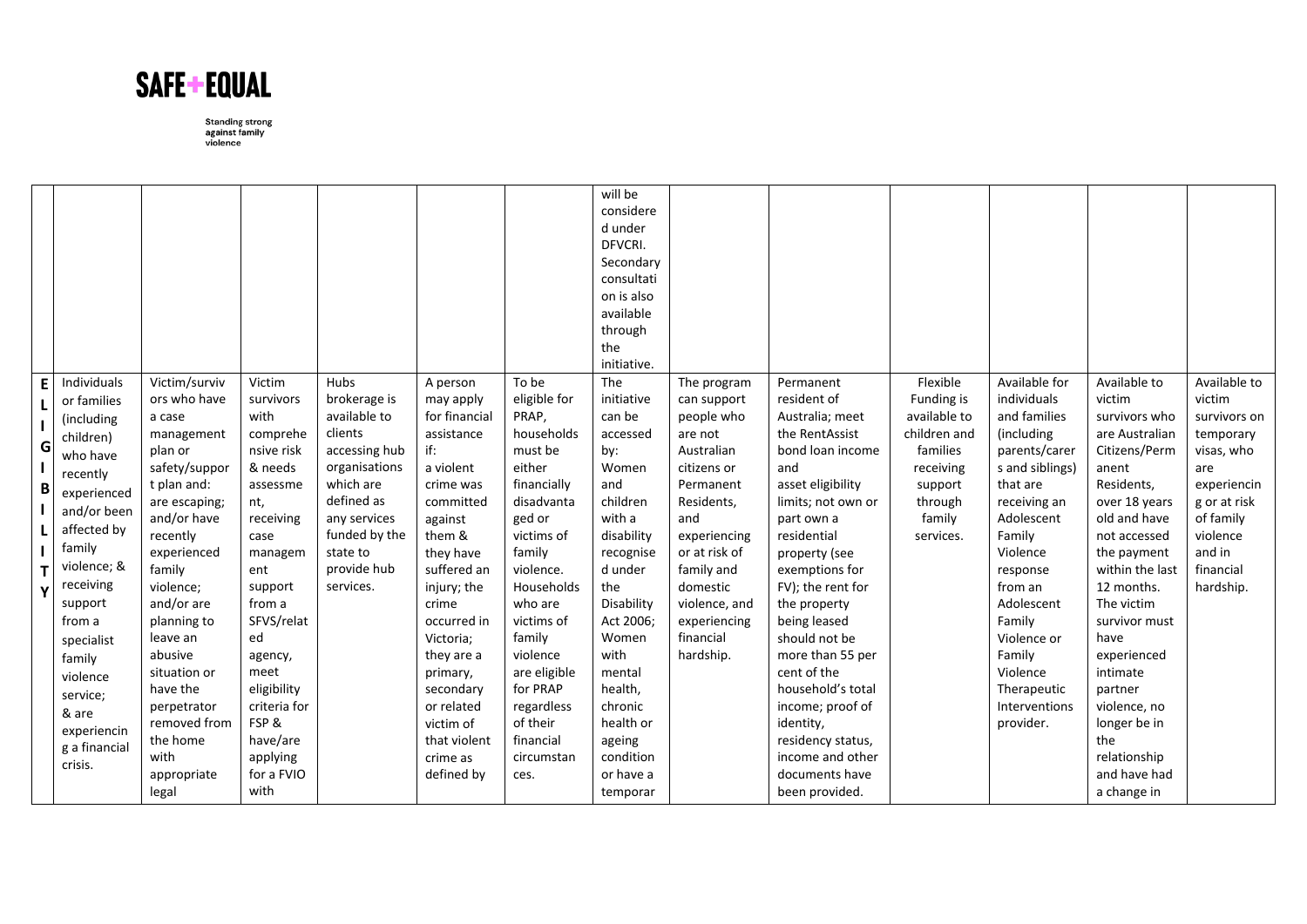

|                    |              | sanctions in | exclusion  |             | the Victims   |               | y injury or |              |                     |            |                | living          |              |
|--------------------|--------------|--------------|------------|-------------|---------------|---------------|-------------|--------------|---------------------|------------|----------------|-----------------|--------------|
|                    |              | place.       | conditions |             | of Crime      |               | disability  |              |                     |            |                | arrangements    |              |
|                    |              |              | , given    |             | Assistance    |               | resulting   |              |                     |            |                | due to family   |              |
|                    |              |              | informed   |             | Act 1996,     |               | from        |              |                     |            |                | violence        |              |
|                    |              |              | consent    |             | or a person   |               | family      |              |                     |            |                | within the last |              |
|                    |              |              |            |             | who has       |               | violence    |              |                     |            |                | 12 weeks.       |              |
|                    |              |              |            |             | incurred      |               | that        |              |                     |            |                |                 |              |
|                    |              |              |            |             | funeral       |               | require     |              |                     |            |                |                 |              |
|                    |              |              |            |             | expenses as   |               | specific    |              |                     |            |                |                 |              |
|                    |              |              |            |             | a direct      |               | disability  |              |                     |            |                |                 |              |
|                    |              |              |            |             | result of     |               | related     |              |                     |            |                |                 |              |
|                    |              |              |            |             | the death     |               | support or  |              |                     |            |                |                 |              |
|                    |              |              |            |             | of a          |               | equipmen    |              |                     |            |                |                 |              |
|                    |              |              |            |             | primary       |               | t to either |              |                     |            |                |                 |              |
|                    |              |              |            |             | victim.       |               | access FV   |              |                     |            |                |                 |              |
|                    |              |              |            |             |               |               | crisis      |              |                     |            |                |                 |              |
|                    |              |              |            |             | An            |               | accommo     |              |                     |            |                |                 |              |
|                    |              |              |            |             | application   |               | dation or   |              |                     |            |                |                 |              |
|                    |              |              |            |             | must be       |               | remain      |              |                     |            |                |                 |              |
|                    |              |              |            |             | made within   |               | safely in   |              |                     |            |                |                 |              |
|                    |              |              |            |             | 2 years after |               | her home    |              |                     |            |                |                 |              |
|                    |              |              |            |             | the           |               | or          |              |                     |            |                |                 |              |
|                    |              |              |            |             | occurrence    |               | communit    |              |                     |            |                |                 |              |
|                    |              |              |            |             | of the act of |               | y           |              |                     |            |                |                 |              |
|                    |              |              |            |             | violence.     |               |             |              |                     |            |                |                 |              |
|                    | \$5,000 per  | \$10,000 per | \$10,000   | \$5,000 per | Primary       | \$7,000 (avg. | Short-      | Up to \$3000 | \$2,100.            | Not listed | The maximum    | Up to \$5000    | Up to \$3000 |
| A<br>$\mathsf{M}$  | person per   | household    | per        | package     | victims are   | \$2,745       | term        | in financial | Determined by       |            | amount an      | per package.    | in financial |
|                    | support      | per support  | individual |             | eligible for  | metropolita   | funds can   | assistance.  | size of the         |            | individual can |                 | assistance.  |
| $\mathbf{o}$       | period (avg. | period (avg. | per        |             | \$60,000      | n and         | be          |              | property, no. of    |            | receive in one |                 |              |
| $\cup$             | \$500)       | $$3,000$ )   | support    |             |               | \$2,000       | provided    |              | bedrooms & no.      |            | support        |                 |              |
| $\mathsf{N}$       |              |              | period     |             |               | regional      | for up to   |              | of people living in |            | period is      |                 |              |
| $\bar{\mathbf{T}}$ |              |              | (avg.      |             |               | areas)        | 12 weeks    |              | the property.       |            | \$3,000.       |                 |              |
|                    |              |              | $$3,000$ ) |             |               |               | to a        |              |                     |            |                |                 |              |
| $\mathsf{s}$       |              |              |            |             |               |               | maximum     |              |                     |            |                |                 |              |
|                    |              |              |            |             |               |               | of \$9,000  |              |                     |            |                |                 |              |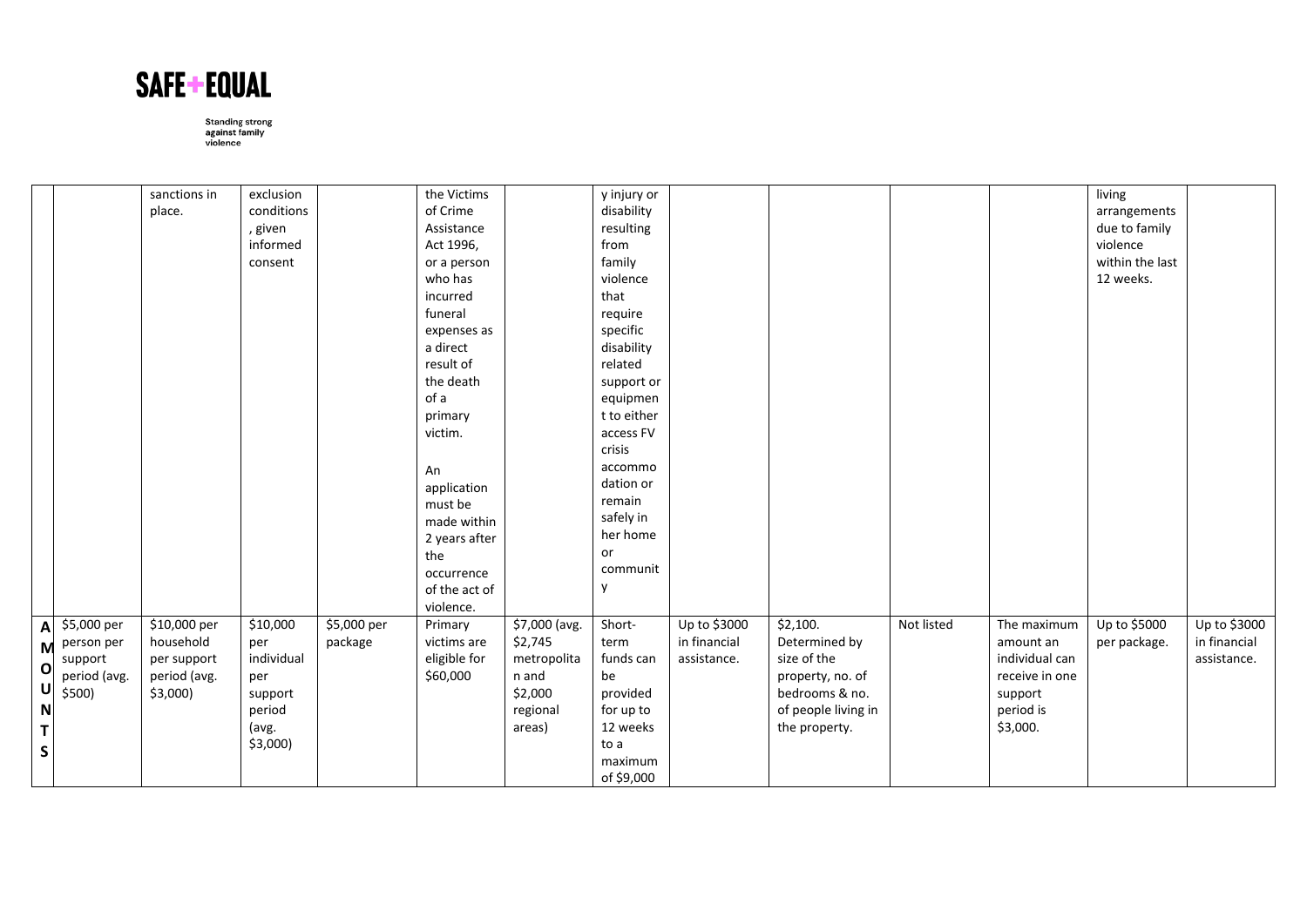

|             |              |                |            |                    |             |               | per<br>person. |                              |                       |                      |                |                       |                           |
|-------------|--------------|----------------|------------|--------------------|-------------|---------------|----------------|------------------------------|-----------------------|----------------------|----------------|-----------------------|---------------------------|
|             | Alternative  | Basic          | Coordina   | Housing &          | The types   | Flexible      | Attendant      | To meet                      | Bond for rental       | The use of           | Suitable and   | <b>Basic material</b> | Financial                 |
|             | housing &    | material       | tion of    | accommodati        | of          | fund          | care           | essential                    | tenancies only.       | flexible             | stable         | needs;                | assistance                |
| N           | accommoda    | needs;         | personal   | on                 | assistance  | designed to   | support        | needs like                   |                       | funding must         | housing,       | physical &            | to cover                  |
| $\mathbf c$ | tion         | physical &     | safety,    | ; home             | available   | be tailored   | for            | accommodati                  |                       | be focussed          | freedom        | mental                | expenses                  |
| L           | ; household  | mental         | security   | security           | are set out | to the        | disability     |                              | If the landlord       | on outcomes          | from abuse     | health;               | such as                   |
| U           | related      | health;        | &          | (see PSI first);   | in the      | needs of the  | related        | on, transport,<br>children's | keeps any bond        | and clearly          | and violence,  | suitable &            | accommoda                 |
|             |              | suitable &     | technolo   | health &           | Victims of  | household:    | needs;         | needs, food                  | due to property       | link to the          | basic          | stable                | tion, food                |
| D           | expenses;    | stable         |            | wellbeing          | Crime       | Rent in       | Hire of        | and medicine.                | damage, the           | implementati         | material       | housing;              | and medical               |
| E           | basic        |                | gy         |                    |             |               |                |                              | applicant is          |                      |                |                       |                           |
| D           | material     | housing;       | response   | supports;<br>child | Assistance  | advance or    | equipmen       |                              | required to           | on and               | needs,         | learning &            | costs.                    |
|             | needs;       | learning &     | s; A       |                    | Act 1996    | in arrears;   | t (where       |                              | repay the debt        | achievement          | opportunities  | education;            |                           |
|             | transportati | education;     | safety &   | development        | and include | Rental        | own            |                              | to the                | of goals in the      | for            | financial             | Short term                |
|             | on; health   | financial      | security   | & safety           | assistance  | subsidies;    | equipmen       |                              | Residential           | Child and            | participation  | security &            | support to<br>be referred |
|             | and          | security &     | audit; An  | requirements,      | for         | costs         | t cannot       |                              | <b>Tenancies Bond</b> | <b>Family Action</b> | in learning    | independence          |                           |
|             | wellbeing;   | independenc    | FSP to     | independence       | counselling | associated    | be             |                              | Authority.            | Plan.                | and            | : culture &           | to other                  |
|             | child        | e; culture &   | fund       | support;           | and         | with: loss of | accessed)      |                              | Exemptions to         | See Program          | education,     | identity;             | organisation              |
|             | developme    | identity;      | personal   | material aid:      | medical     | rent          | or linkage     |                              | repayment             | Requirements         | financial      | technological         | s who can                 |
|             | nt & safety  | technological  | safety,    | financial          | expenses,   | damage        | with the       |                              | include Family        | for examples         | security &     | safety                | provide                   |
|             | items:       | safety support | security   | planning;          | safety      | costs not     | State-         |                              | Violence.             | of how               | independenc    | support; cash         | ongoing                   |
|             | culture &    | $-$ (via PSI)  | and        | legal advice       | related     | covered       | wide           |                              |                       | spending             | e,             | payments.             | assistance                |
|             | identity;    |                | technolo   | (excluding         | expenses,   | under         | Equipmen       |                              |                       | might be             | opportunities  |                       | and/or up                 |
|             | basic        |                | gy         | perpetrators).     | loss or     | insurance or  | t Program      |                              |                       | used.                | for social     | Case                  | to 3 months               |
|             | safety &     |                | response   |                    | damage to   | bond,         | where          |                              |                       |                      | engagement,    | management            | case                      |
|             | security     |                | s; Access  |                    | clothing,   | accessing     | appropria      |                              |                       |                      | identification | support               | managemen                 |
|             | responses    |                | to         |                    | loss of     | private       | te;            |                              |                       |                      | and            | offered and           | t support if              |
|             | (outside     |                | property   |                    | earnings,   | rental,       | Sign/Ausla     |                              |                       |                      | connection to  | provided to           | not already               |
|             | PSI&         |                | modificat  |                    | loss of     | establishing  | n              |                              |                       |                      | community,     | victim                | linked in                 |
|             | <b>VOCAT</b> |                | ions &     |                    | money       | a new         | interpreti     |                              |                       |                      | good physical  | survivors who         | with a SFVS.              |
|             | support);    |                | personal   |                    | expected    | tenancy,      | ng in          |                              |                       |                      | and mental     | are not               |                           |
|             | Perpetrator  |                | safety     |                    | from the    | landlord      | cases          |                              |                       |                      | health         | already linked        |                           |
|             | spend to     |                | technolo   |                    | deceased    | incentives,   | where the      |                              |                       |                      |                | in with one.          |                           |
|             | reduce the   |                | gy         |                    | (related    | plus other    | <b>DHHS</b>    |                              |                       |                      |                |                       |                           |
|             | risk to, or  |                | (including |                    | victims     | discretionar  | Interprete     |                              |                       |                      |                |                       |                           |
|             | enhance the  |                | personal   |                    | only) and   | y use         | r service is   |                              |                       |                      |                |                       |                           |
|             | safety of    |                | safety     |                    | assistance  |               | not            |                              |                       |                      |                |                       |                           |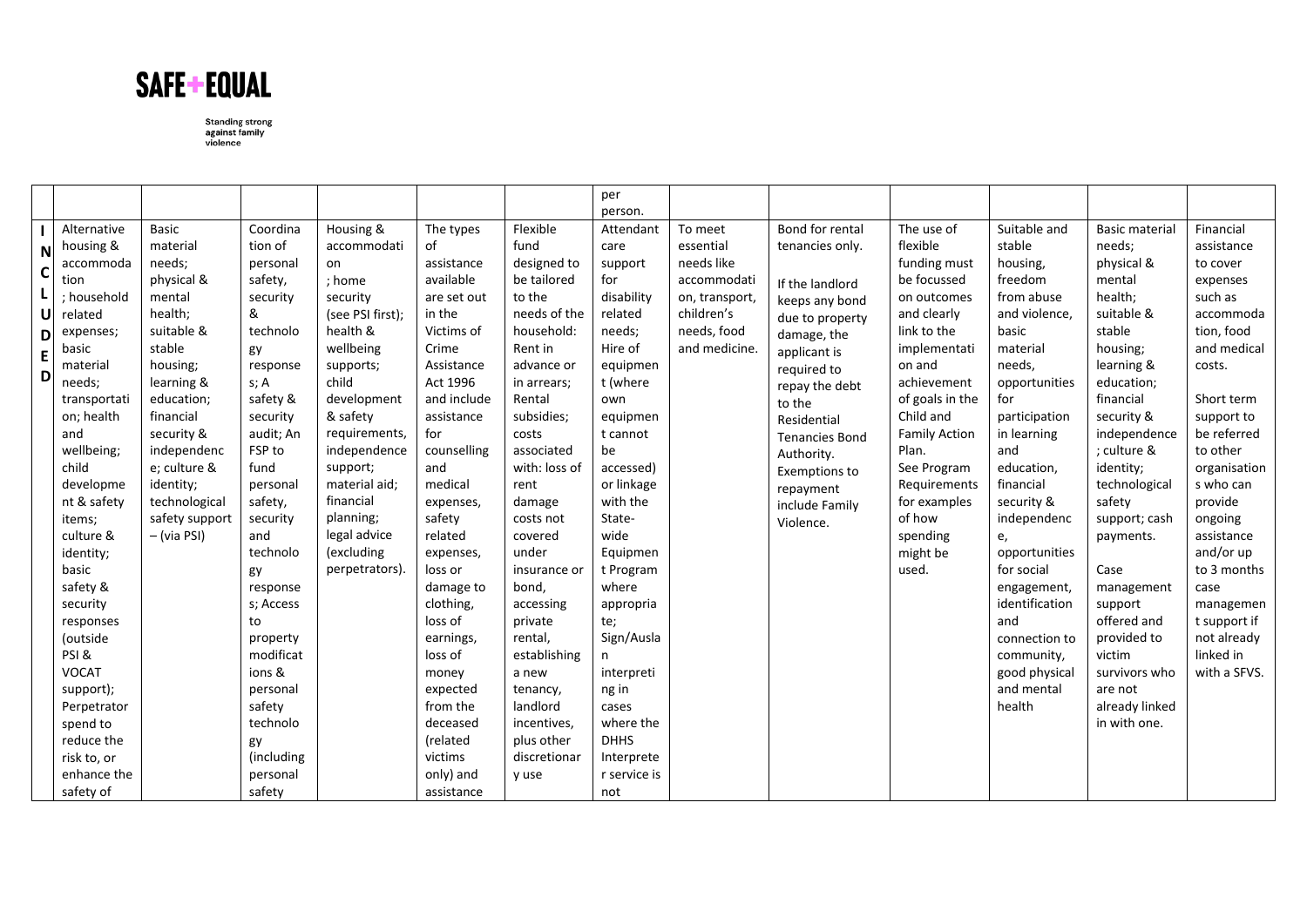

|                                                                    | victim<br>survivors<br>and/or their<br>children                                                                                                                                                                                                                                                                         |                                                                                                                                                                                                                                                                                                                              | devices<br>and<br>CCTV)<br>which<br>meets<br>Minimum<br>Technolog<br>Standards |                                                                                                                                                                                                                                                                                                                                    | for funeral<br>expenses.<br>Interim<br>awards can<br>be<br>provided<br>for<br>urgent<br>expenses |                                                                                                                                                                                                                                                                                                                 | available<br>through<br>the credit<br>line;<br>Transport<br>costs<br>related to<br>disability                                                                                                                    |             |             |                                                                                                                                                                                                                                                                                                                                                                               |                                                                                                                                                                                                                                                                                                                          |                                                                                                                                                                                                                                                                                                                          |                                                            |
|--------------------------------------------------------------------|-------------------------------------------------------------------------------------------------------------------------------------------------------------------------------------------------------------------------------------------------------------------------------------------------------------------------|------------------------------------------------------------------------------------------------------------------------------------------------------------------------------------------------------------------------------------------------------------------------------------------------------------------------------|--------------------------------------------------------------------------------|------------------------------------------------------------------------------------------------------------------------------------------------------------------------------------------------------------------------------------------------------------------------------------------------------------------------------------|--------------------------------------------------------------------------------------------------|-----------------------------------------------------------------------------------------------------------------------------------------------------------------------------------------------------------------------------------------------------------------------------------------------------------------|------------------------------------------------------------------------------------------------------------------------------------------------------------------------------------------------------------------|-------------|-------------|-------------------------------------------------------------------------------------------------------------------------------------------------------------------------------------------------------------------------------------------------------------------------------------------------------------------------------------------------------------------------------|--------------------------------------------------------------------------------------------------------------------------------------------------------------------------------------------------------------------------------------------------------------------------------------------------------------------------|--------------------------------------------------------------------------------------------------------------------------------------------------------------------------------------------------------------------------------------------------------------------------------------------------------------------------|------------------------------------------------------------|
| E<br>$\boldsymbol{\mathsf{X}}$<br>$\mathsf{C}$<br>U<br>D<br>E<br>D | Illegal<br>activity;<br>gambling or<br>alcohol;<br>other free<br>or low-cost<br>services<br>readily<br>available<br>within the<br>community;<br>to replace<br>or duplicate<br>supports<br>available<br>through<br>other<br>funding<br>sources,<br>including<br>other Local,<br>State &<br>Commonwe<br>alth<br>Governmen | Victim-<br>survivors<br>who wish to<br>continue<br>their<br>domestic<br>living<br>arrangement<br>s with the<br>perpetrator.<br>Illegal<br>activity;<br>gambling;<br>products or<br>services not<br>identified in<br>the case<br>plan; to<br>replace or<br>duplicate<br>supports<br>that are<br>available<br>through<br>other | See FSP<br>exclusions                                                          | illegal<br>activity;<br>gambling or<br>alcohol;<br>other free or<br>low-cost<br>services<br>readily<br>available<br>within the<br>community;<br>to replace or<br>duplicate<br>supports<br>available<br>through<br>other funding<br>sources,<br>including<br>other Local,<br>State &<br>Commonweal<br>th<br>Government<br>programs; | None listed                                                                                      | Short term<br>or<br>emergency<br>accommoda<br>tion of any<br>type;<br>Products or<br>services<br>that have<br>not been<br>identified in<br>the client<br>plan; Staff<br>related<br>activities;<br>Support<br>services<br>that are<br>already<br>available to<br>the<br>household<br>through<br>other<br>funding | The<br>Initiative<br>does not<br>provide<br>case<br>managem<br>ent<br>support.<br>However,<br>secondary<br>consultati<br>on and<br>administr<br>ative<br>support to<br>access the<br>fund can<br>be<br>provided. | None listed | None listed | Illegal activity;<br>gambling;<br>products or<br>services not<br>identified in<br><b>Family Action</b><br>Plans,<br>emergency<br>material aid;<br>free or low-<br>cost services<br>readily<br>available<br>within the<br>community;<br>to replace or<br>duplicate<br>supports<br>available<br>through other<br>funding<br>sources;<br>repayment of<br>personal<br>debts; uses | illegal<br>activity;<br>gambling or<br>alcohol;<br>other free or<br>low cost<br>services<br>readily<br>available<br>within the<br>community;<br>to replace or<br>duplicate<br>supports<br>available<br>through<br>other<br>funding<br>sources,<br>including<br>other Local,<br>State &<br>Commonweal<br>th<br>Government | Victim<br>survivors who<br>are not<br>Australian<br>Citizens or<br>Permanent<br>Residents.<br>Family<br>violence<br>experienced<br>must be<br>intimate<br>partner<br>violence and<br>the victim<br>survivor must<br>not be in a<br>relationship<br>with the<br>perpetrator<br>anymore. It is<br>not a crisis<br>payment. | Must not be<br>an<br>Australian<br>Citizen or<br>Resident. |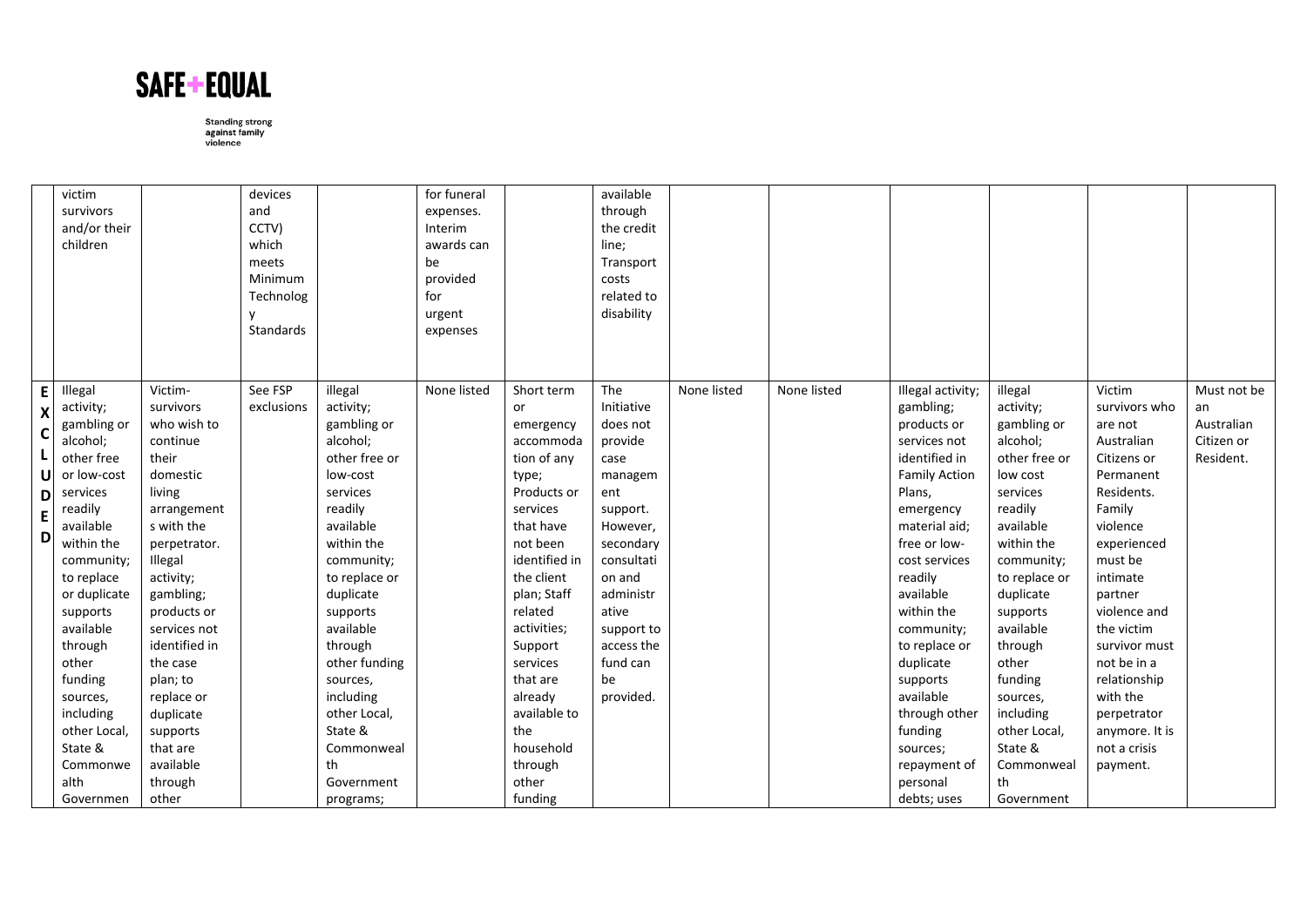

|                                                 | t programs<br>where these<br>can be<br>accessed in<br>a timely<br>manner;<br>cash<br>payments. | funding<br>sources,<br>including<br>other Local,<br>State<br>&<br>Commonweal<br>th<br>Government<br>programs;<br>cash<br>payments. |                                                             | cash<br>payments.       |                                                                       | sources;<br>Anything<br>illegal                     |                                                                                                                                                                                                                 |                                                                                     |                                              | not directly<br>related to<br>Family<br>Services; costs<br>related to<br>staff forums<br>or events. | programs;<br>cash<br>payments.                                                |                                                                                                                                 |                                                                                                                                                                                                                                            |
|-------------------------------------------------|------------------------------------------------------------------------------------------------|------------------------------------------------------------------------------------------------------------------------------------|-------------------------------------------------------------|-------------------------|-----------------------------------------------------------------------|-----------------------------------------------------|-----------------------------------------------------------------------------------------------------------------------------------------------------------------------------------------------------------------|-------------------------------------------------------------------------------------|----------------------------------------------|-----------------------------------------------------------------------------------------------------|-------------------------------------------------------------------------------|---------------------------------------------------------------------------------------------------------------------------------|--------------------------------------------------------------------------------------------------------------------------------------------------------------------------------------------------------------------------------------------|
| $\mathbf{A}$<br>C<br>C<br>E<br>S<br>$\mathsf S$ | Via SFVS<br>that provide<br>case<br>managemen<br>t, as well as<br>safe steps.                  | <b>Via 22</b><br>providers in<br>Victoria                                                                                          | Via PSI<br>coordinat<br>ors<br>located in<br>local<br>SFVSs | Via Orange<br>Door Hubs | Can apply<br>online or<br>any<br>Magistrate's<br>Court in<br>Victoria | Local<br>Governmen<br>t area<br>support<br>services | Via safe<br>steps. Call<br>1800 015<br>188.<br>Services<br>can also<br>consult<br>with<br>Disability<br>Liaison<br>Officers<br>Mon to<br>Friday in<br>business<br>hours<br>disability<br>@safeste<br>ps.org.a u | Via Red Cross.<br>Case<br>managers or<br>victim<br>survivors can<br>apply directly. | Online or at any<br>local housing<br>office. | Available to<br>children &<br>families<br>receiving<br>support<br>through<br>family<br>services.    | Via an<br>Adolescent FV<br>or FV<br>Therapeutic<br>Interventions<br>provider. | Via Uniting<br>Vic Tas,<br>applying<br>online or by<br>calling.<br>Self-referral<br>or can be<br>referred by a<br>case manager. | Via Red<br>Cross,<br>applying<br>online is<br>preferred<br>however<br>applications<br>can be<br>made via<br>phone.<br>Applications<br>are not<br>accepted via<br>email.<br>Self-referral<br>or can be<br>referred by<br>a case<br>manager. |

Document last updated 08.03.2022